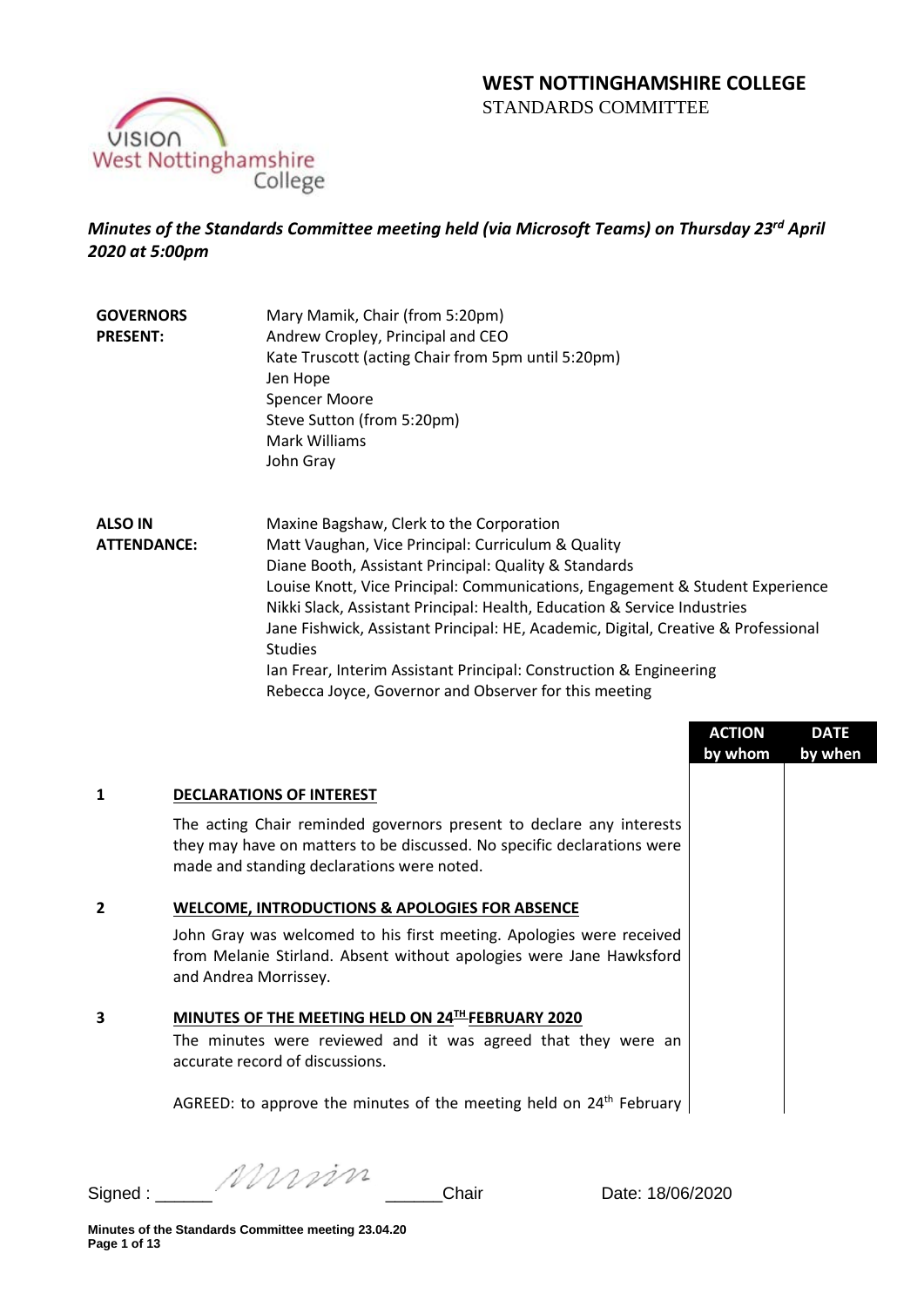2020.

There were no matters arising.

# **4 ACTION PROGRESS REPORT**

In relation to line 1, the Clerk confirmed that there was a safeguarding exceptions report presented for this meeting; this is to give the committee a more detailed opportunity to discuss information shared directly with the board on  $20<sup>th</sup>$  April 2020. The committee were happy to note the content of the update provided.

# **5 ONLINE TEACHING AND LEARNING SINCE "LOCKDOWN"**

The Vice Principal: Curriculum and Quality introduced this item and confirmed that 76% of all CBL study programme learners engaged in online learning in week two of lockdown. This was described as a real improvement on the week one position, which had involved both learners and staff getting to grips with the new ways of working.

He drew the committee's attention to section 2.4 of his written report, and key matters brought to the committee's attention were:

- There is very good attendance at level 3.
- The weaker area was level 1, however, the college did see some improvements.
- There are some really good examples of engagement taking place across all aspects of provision.
- Areas of concern remain level 1 brickwork and level 2 painting and decorating. This is because the practical, hands-on activities are not available, and these are of particular appeal to these learners.
- Staff are now driving forward a quality initiative for all learners so that they can identify any issues and blocks to online engagement.
- He provided assurance that the college is providing support and encouragement to all teachers. He described the vast majority as being superb and reiterated that support was being provided to those members of staff who were currently not at the same level.
- He confirmed that he and the team had been monitoring the level of engagement this week, it being after the two-week break for Easter. There was initially a concern that learners would not re-engage, however, engagement appears to be in the 70%s. This is better than feared, it being the case that post-Easter is a challenging time for colleges in any event.

He confirmed that the college is reviewing the IT available for students, including kit, Wi-Fi connections, etc. He provided assurance that the college was addressing any known issues.

A question from one member of the committee was in terms of the

Signed : \_\_\_\_\_\_ \_\_\_\_\_\_Chair Date: 18/06/2020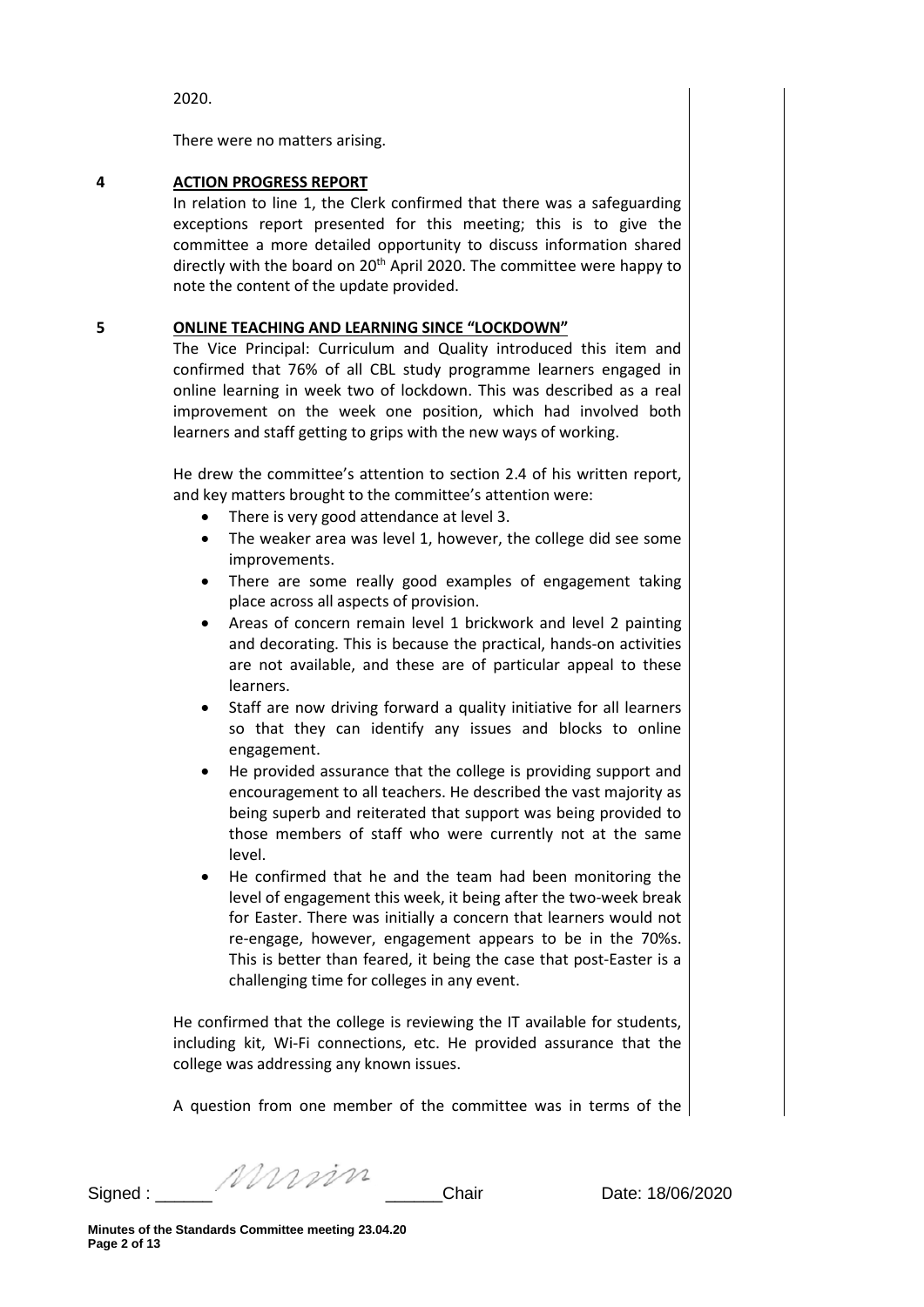proportion/percentage of staff who are not engaging in teaching and learning as required. The Vice Principal indicated that it was a very small percentage. There are 14 staff who are being supported; however, he explained that, within this 14, there are a high number of staff who are moving forward positively. He indicated that ten out of the fourteen relate to English and maths. He confirmed that there was a body of work to do to re-engage students in relation to English and maths, and part and parcel of this is offering incentives to encourage student participation. Small prizes will be made available. In addition, the college is also challenging student progression opportunities for those who do not engage in English and maths. He provided assurance that the college was not "resting on its laurels". To give further assurance to the committee, he confirmed that fourteen members of staff represented less than 3% FTE, and it was noted that some of the staff within this group are part-time.

AGREED: To note the content of the update provided.

#### **6 HEADLINE DATA**

He drew the committee's attention to the headline data dashboard as at period 9 and explained that performance data for this academic year will be discounted because of the COVID-19 challenges, however, this does not mean that the college will not use the data internally.

In terms of the statistics provided, he explained that attendance has been significantly impacted by COVID-19 and that, in reality, attendance can only be measured up to  $20<sup>th</sup>$  March: thereafter, education providers were placed in lockdown. The attendance statistic up to that point in time was 82.5% and after this the college will measure engagement rather than attendance. He acknowledged that the attendance figure was not good enough and that the college's target was higher. As has previously been reported, the attendance levels are influenced by maths and English. Retention is 92.2%, which is just under where the college would expect it to be.

Progress position is -0.8; this is as against expected target grades.

He drew the committee's attention to the fact that vocational statistics have now been RAG-rated as red, as they have decreased; however, they still remain higher than maths and English. He confirmed that there were a number of plans in place to improve the position for 2020. There is now a full stable staffing base in place, which will go some way to addressing challenges seen this year. Planning for maths and English is improved with three one-hour blocks established and better timetabling to avoid any known key risk times and days.

In terms of adult learner programmes, he described attendance as static. Progress is slightly below where the college wants it to be. Retention is

Signed : \_\_\_\_\_\_ \_\_\_\_\_\_Chair Date: 18/06/2020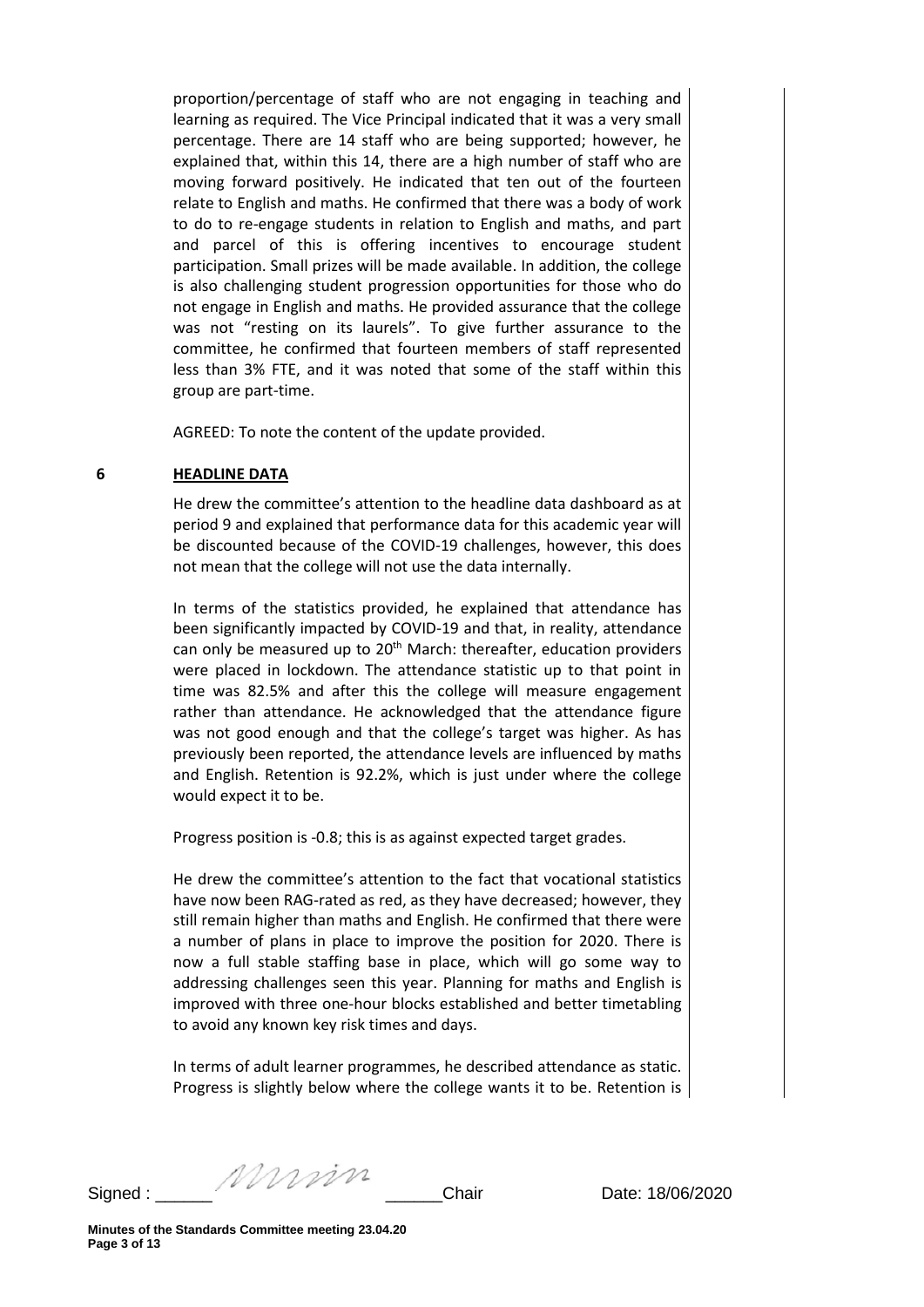slightly down, however, he explained that this was not unusual and is a national pattern seen.

In relation to apprenticeships, retention is 70.3%. This is still not where the college wants it to be, however, it is above the national rate of 66.7%. This goes some way to evidence the significant improvements made in terms of apprenticeship provision at WNC.

In terms of the data provided, he expressed the view that there were some green shoots, and, in particular, the level of off the job training for apprentices has increased. The college is expecting this to continue to increase significantly as the college and apprentices are taking advantage of furlough. Some apprentices will now fall outside of their review period, and this is something that the college will need to address.

The committee then considered data in relation to high needs and free school meals, and it was explained that the information reflects crosscollege concerns regarding English and maths.

In terms of the information provided, a challenge from the committee was that they would wish to see, wherever possible, how the college was performing against comparators/competitors, rather than a simple internal review. The Vice Principal confirmed that comparator data would be provided wherever it is possible. He indicated that the progress scores are the college's own internal measures, but gave assurance that he has confidence that systems and processes to measure and monitor this are robust.

A question from one member of the committee was in terms of how the college is doing in securing a whole journey for students. The Vice Principal felt that the college was strong in this area and aspects contributing to this are:

- Positive engagement levels, and quick action being taken to address where there are not.
- Process of grading, ranking and marking. This is a significant piece of work and a task and finish group has been established to oversee.
- Standardised monitoring and tracking sheets are in place.
- The college is applying quality checks.
- Teachers have really good knowledge of their learners.

The Vice Principal advised that the Head of MIS is working on a formula to convert existing data into gradings and rankings. There is confidence that the college will be able to evidence that proposals presented for grades are provided with integrity. The CEO indicated that the college has challenged the ranking requirements as part of the consultation process, as this is a huge challenge to FE. He explained that the vast majority of learners of attend FE colleges are most likely to get grades between 2 and 4 and not 1-9; therefore, with many hundreds of

Signed : \_\_\_\_\_\_ \_\_\_\_\_\_Chair Date: 18/06/2020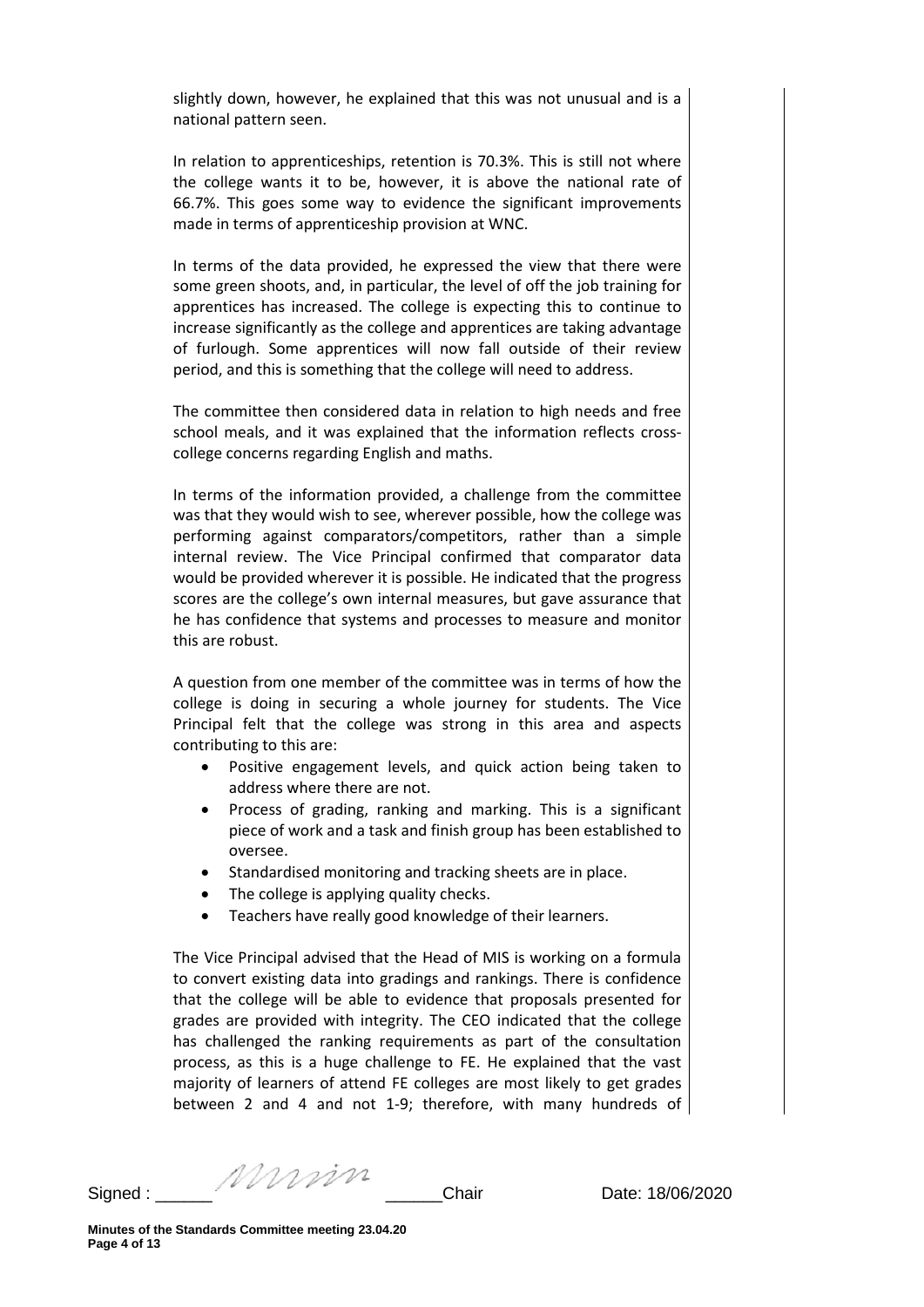learners, trying to rank them within a grade band of 2-4 is an artificial exercise.

The committee questioned whether there was an appeal/challenge programme. The CEO advised that the consultation process is envisaging this, and that students will also be given an opportunity to sit exams in September. He confirmed that the process is still part of the consultation taking place and that appeals would be against grades and not ranking.

The committee questioned whether there were any issues associated with apprentices who are awaiting Functional Skills qualifications. The Vice Principal confirmed that there are, with 110 learners in maths and 120 in English who have an end date of  $31<sup>st</sup>$  July. He confirmed that, for these individuals, the college is focusing on the additional non-working time that is now available.

The committee made the observation that it was clear that the college now has a much improved use and transparency regarding the metrics, and all agreed that this was a step forward.

AGREED: To note the content of the update provided.

### **7 APPRENTICESHIP REPORT**

The Assistant Principal: Quality and Standards introduced this detailed report and key matters noted were:

- Retention the national rate is 66.7%. If all current apprentices achieve, the college will be above national.
- Subcontracting provision there are six learners who have a long break in learning and were rolled over; these have now had to be withdrawn.
- Retention concerns are linked to historical issues that have been reported throughout this academic year and the prior.
- Retention for direct delivery is significantly improved, therefore the college is starting to come out the other end of resolving historical issues.
- To date, 94 end point assessments have taken place this academic year; the pass rate is good at 98.9%, with high grade achievement being positive at 61.3%.
- Online learning mirrors what the college is doing in relation to CBL. This sets the college and apprentices up well for returning to face to face delivery in relation to maths and English when lockdown is lifted.
- OneFile task group has been really successful.

One member of the committee questioned how much assurance the board can take now in terms of the data; an example given was construction. The AP expressed the view that the senior team and the board can be confident that the data is secure; however, COVID-19 will have an impact, particularly in relation to apprentices in the construction

Signed : \_\_\_\_\_\_ \_\_\_\_\_\_Chair Date: 18/06/2020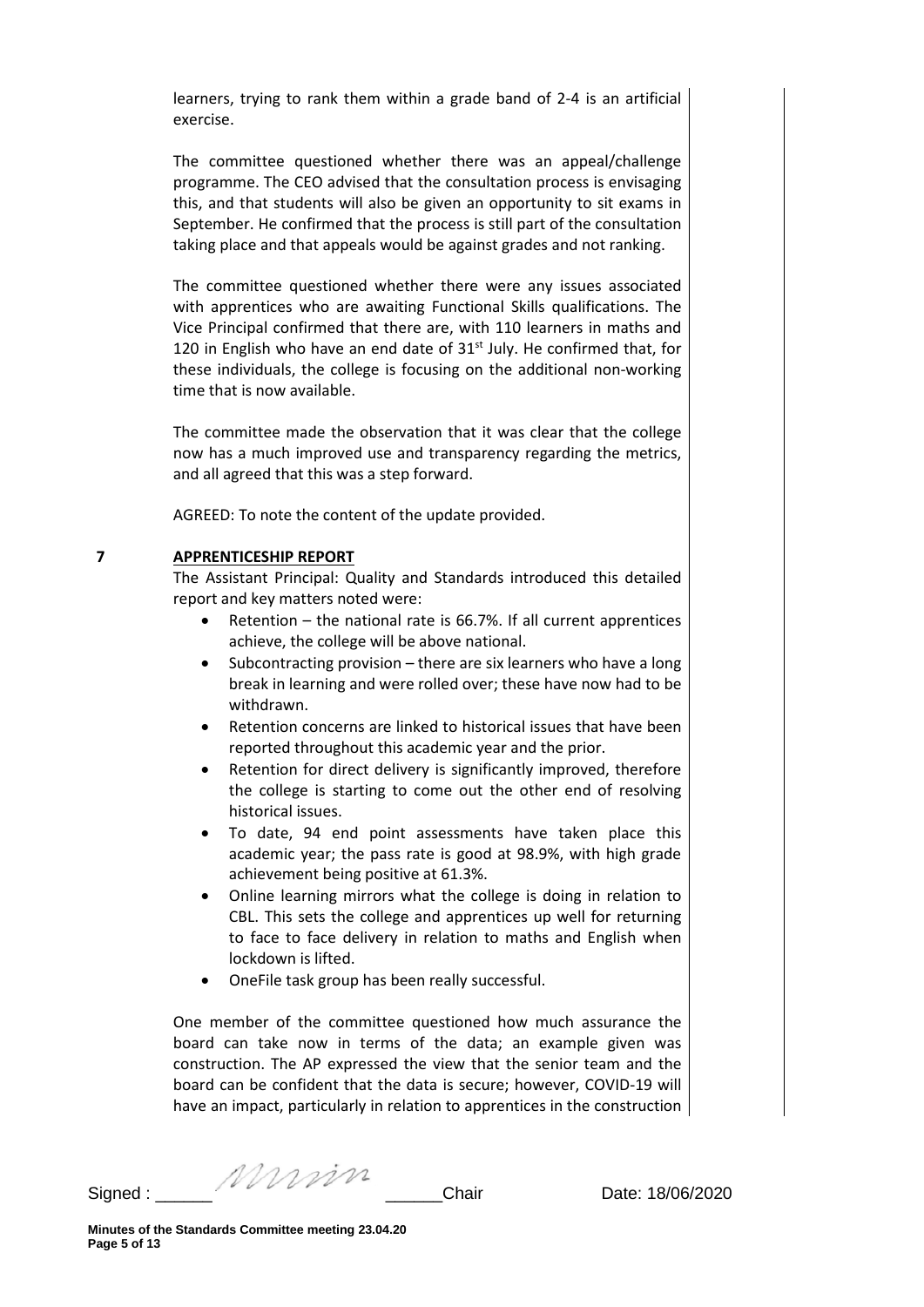industry.

The committee asked whether there were any concerns in terms of the end point assessment organisations. It was explained that they are taking either an adapted approach or will delay. If the test relates to practical skills, it will be delayed. However, other aspects are being adapted where possible. The sector is seeing that awarding bodies are working hard to adapt to the current challenges.

The committee asked whether the college was seeing any impact following furlough. It was explained that the majority of apprentices enrolled with the college have been furloughed rather than put on a break in learning. Specialists and assistant principals are monitoring closely and, at this stage, apprentices continue to be very engaged in learning.

AGREED: To note the content of the update provided.

### **8 CURRICULUM PLANNING 20/21**

The Vice Principal: Curriculum and Quality introduced his detailed report, and he confirmed that the college has taken a three-pronged approach, including maximising the content of the ASPIRE curriculum. He confirmed that the intention this year was to drive forward with an innovative hands-on curriculum. He reminded the committee that there was a seven-step approach to curriculum planning, which is now almost complete; this includes:

- Utilising the 4Cast system
- Much more granular 4Cast planning than has ever been the case before
- The development of a forensic approach

He advised that the initial deadline for  $1<sup>st</sup>$  April was not met, with a number of meetings remaining. The college is now aiming for finalisation by 1<sup>st</sup> May 2020. In terms of timetabling for next year, he confirmed that the plan is that English and maths will take centre stage with one hour rather than longer sessions. The students will also be provided with a common tutorial slot, therefore these can be used to support English and maths as and when required. He confirmed that enrichment was also a really important part of the college's offer next year.

He expressed the view that the ASPIRE curriculum offers a real-time approach with exciting content, which should lead to greater degrees of engagement and retention. For level 1 provision, there will be a better balance next year between theory and practical opportunities.

In general discussion, all agreed that development of the learning company initiative is a real opportunity for students and is an exciting development.

Signed : \_\_\_\_\_\_ \_\_\_\_\_\_Chair Date: 18/06/2020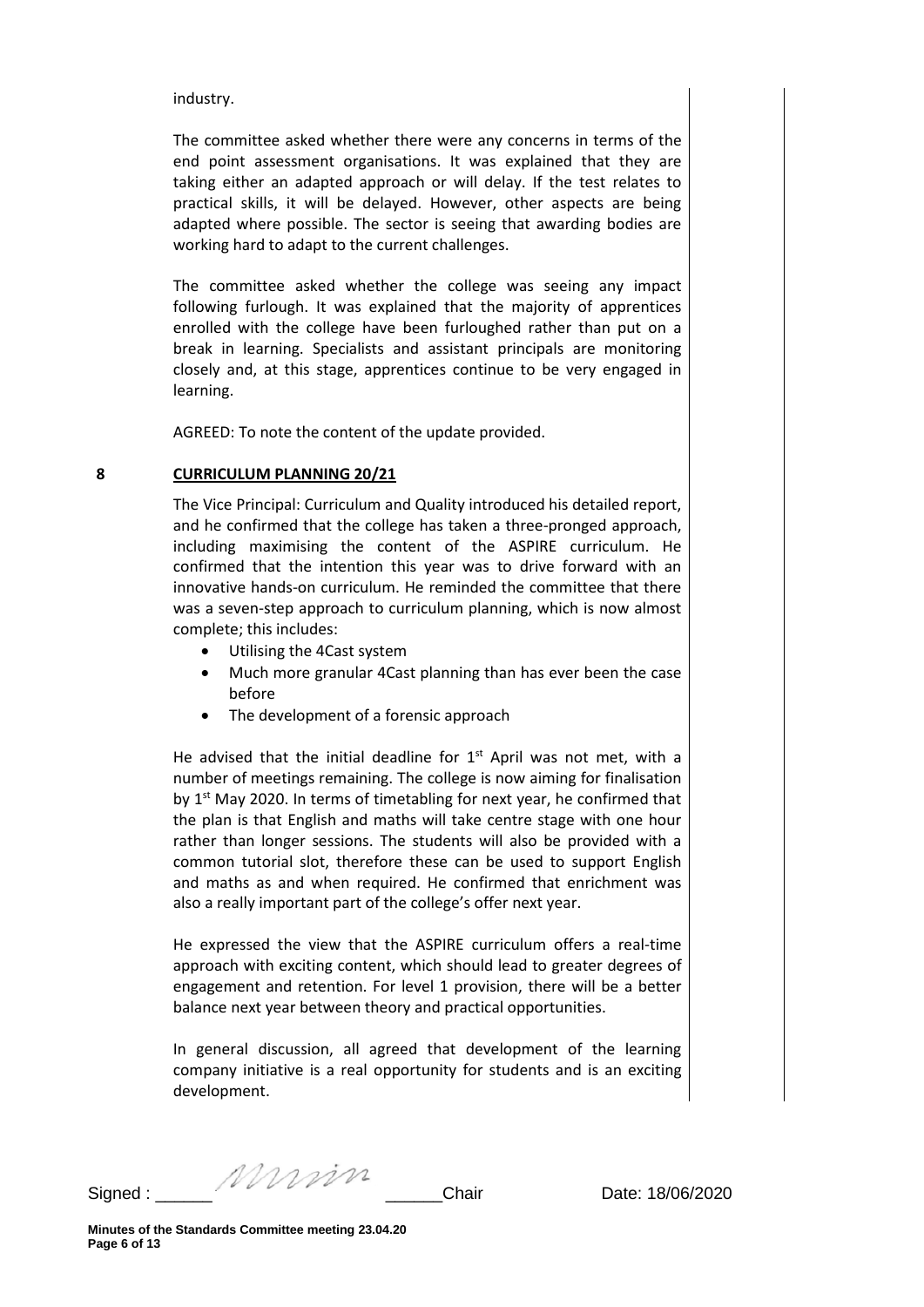The committee were reminded that the "first 42 days" is one of the business improvement projects. Key aspects will be:

- Supporting new students
- A staggered start for students
- A very flexible approach

In terms of maths and English, the committee all agreed that it was good to see that there are plans in place to address as this is a key issue in the QIP and this has been there for some time.

The committee asked whether there would be time for reflection within the first 42 days. The Vice Principal confirmed that there was and explained that the staggered start provides for this. There will be a series of workshops covering a number of aspects and also learning champions have been identified to act as mentors and chaperones. 9<sup>th</sup> September is the agreed date for teachers and support teams to review and take stock. Included within this is a view on the artificial gradings given this summer. Staff will need to look at aptitude, skills and abilities, and there may need to be some adjustments made. The swap don't drop campaign will be strengthened with a bespoke focus. Robust careers education, advice and guidance will be in place and this will sit alongside heightened expectations in terms of student engagement.

The committee questioned whether, in terms of managing behaviour, there were enough staff available to focus on this given the time away from school that students will have had. The Vice Principal indicated that the college had previously engaged two security guards, who had a really positive impact, and the senior team are considering whether to reengage at the beginning of term. He confirmed that Louise Knott's team has been tasked with fully assessing support team capacity and being clear if there are additional resources required. The senior team are currently looking to review and potentially expand the structure for the welfare team. Early intervention support roles are also being reviewed: for example, to support attendance.

The committee were advised that there may be a number of students who are signposted to the Inspire and Achieve Foundation, which is a programme offered akin to transition. These students will start at Inspire and Achieve in October, and the charity will help to get them ready through a referral model. This could be either short sharp support or a longer term plan over a year.

The Vice Principal indicated that the college was anticipating a "bubble" of mental health issues coming to the surface when face to face contact can resume. It is anticipated that there will be challenges in terms of settling a number of students back in to organisational learning.

The committee asked for more detail on the curriculum validation

Signed : \_\_\_\_\_\_ \_\_\_\_\_\_Chair Date: 18/06/2020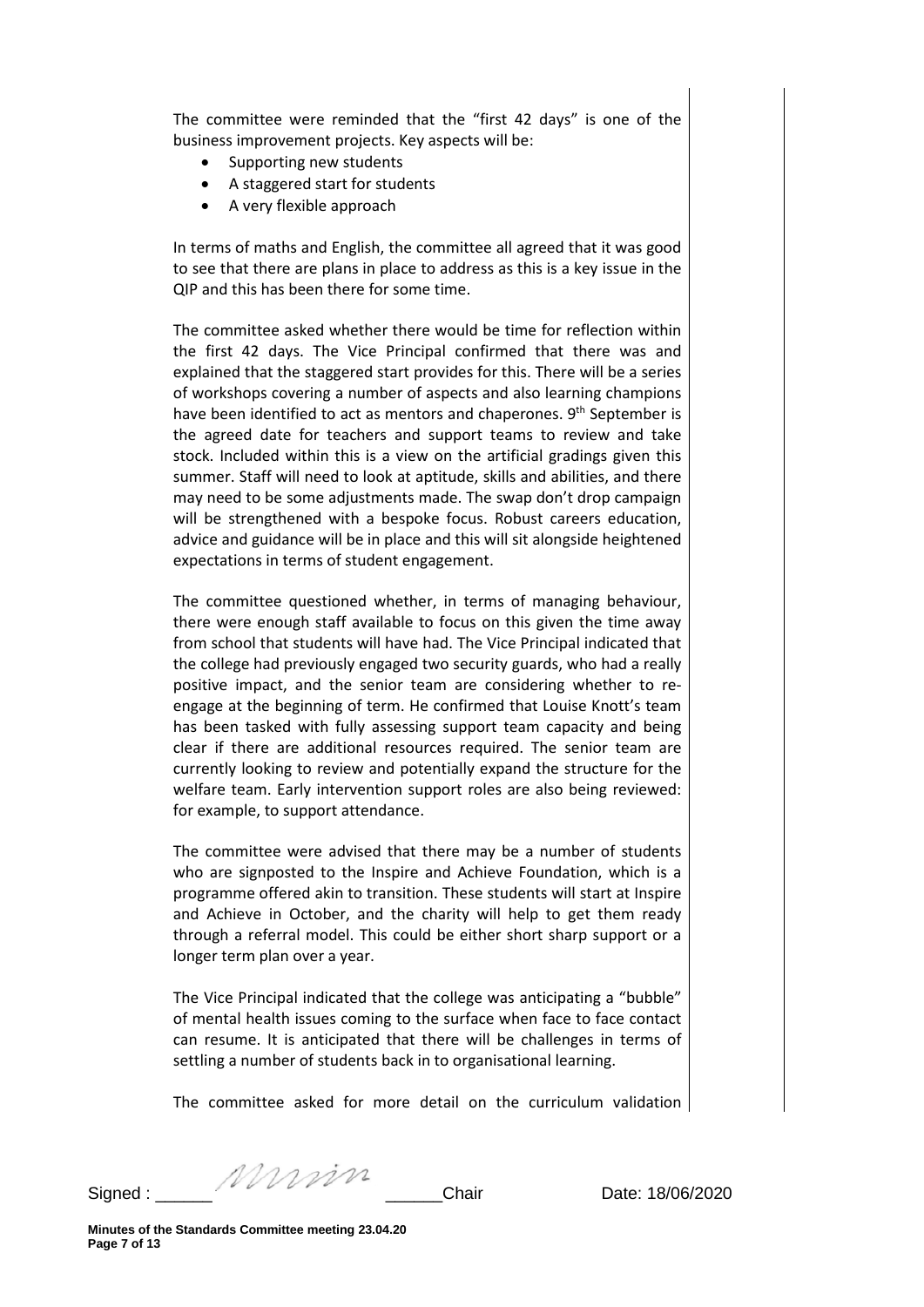processes utilised. The Vice Principal confirmed that the seven-step planning process resulted in a short written curriculum plan. Accountability lies/dovetails with 4Cast planning. He explained that governors have been kept informed at an overview level and that, at the meeting on 30<sup>th</sup> March, he was given an opportunity to articulate curriculum changes to governors. Going forward, the senior team will report on key changes and not at the granular level.

The Vice Principal expressed the review that in-learning progression will be more important this year, as it is likely that employment and apprenticeship opportunities will be reduced. Students who had originally envisaged moving onto an apprenticeship will be supported with a plan B programme; this will be a 16-week programme to improve their work-related skills. Construction provision is likely to be one of the hardest hit in relation to this.

The committee were advised that the college will be holding progression boards after the May half term and, through this, every student will be reviewed including their plan B, if they had been hoping to move on to apprenticeship provision.

The committee questioned how the college will cope with students taking GCSE exams in the autumn if they are unhappy with their assessed grade. One member of the committee indicated that there was information in the independent sector that students were being given the opportunity to opt out of the assessment process and simply take the exam later and he questioned whether this was something that could apply in FE. The CEO confirmed that he was drafting a letter to all local head teachers to ensure that the schools and the college work together to ensure that students are on the right level and the right course in September. The impact of September resits will be significant for the college and staff are currently working on scenario planning in relation to this.

AGREED: To note the content of the update provided.

### **9 SUBCONTRACTING REPORT**

The Assistant Principal: Quality and Standards introduced this item and key matters noted were:

- This academic year, all AEB subcontractors are based within, or very close to, D2N2.
- The college stopped work with two subcontract providers at the end of 18/19 because of concerns.
- Due to the apprenticeship reforms and changes to subcontracting funding rules, the college will no longer be working with subcontracted providers for apprenticeships once the 22 apprentices have completed.
- As at period 8, the retention is 1.1% above the final retention rate last academic year. Pass and achievement rates are in line

Signed : \_\_\_\_\_\_ \_\_\_\_\_\_Chair Date: 18/06/2020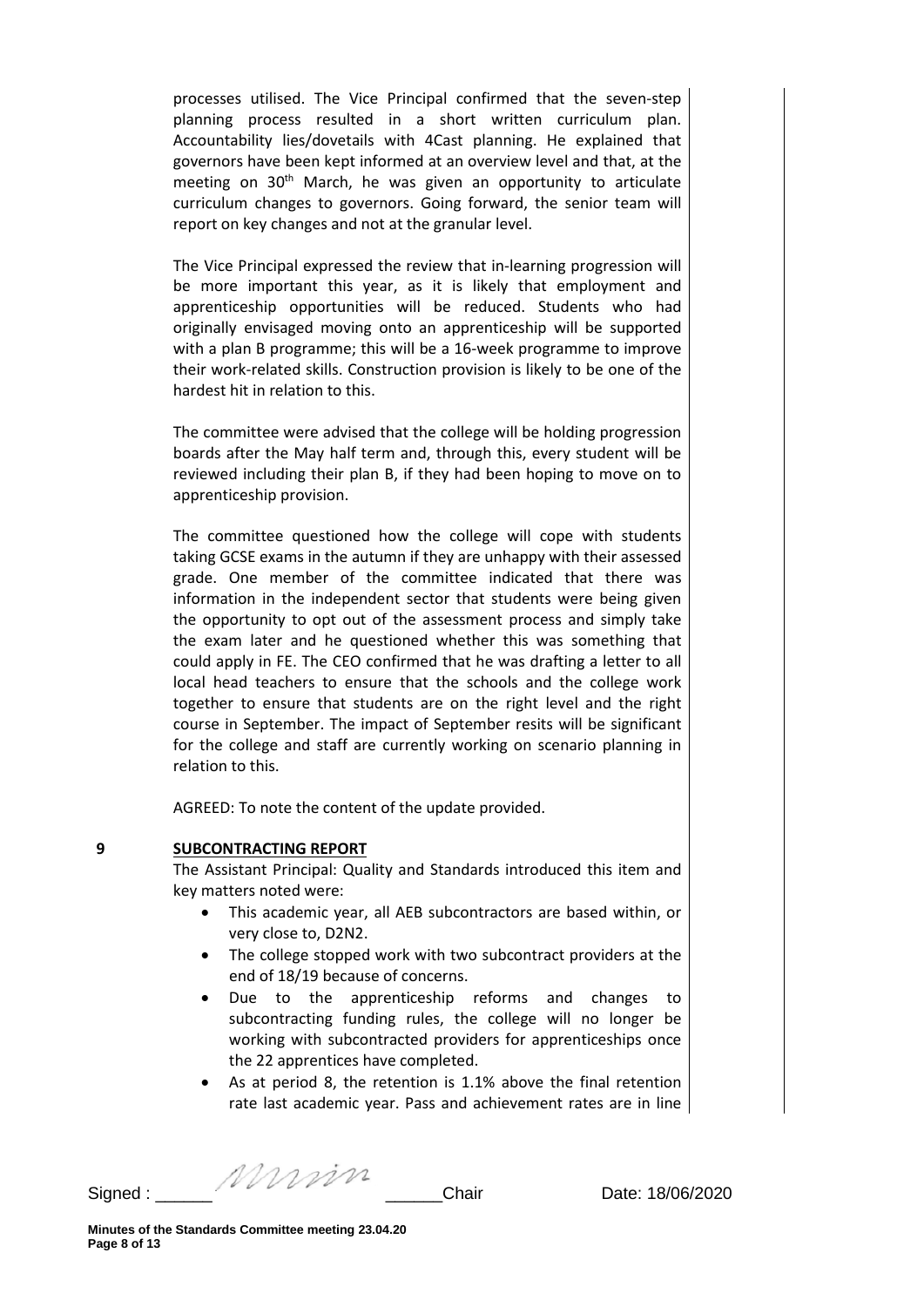with the final pass and achievement rates last year, although there are 361 continuing learners. The Inspire and Achieve Foundation is affecting the data because retention is currently low at 92.8% and their pass rate is very low at 81.1%. The reason for the decline in pass rate for this subcontract provider is that some learners changed from a certificate qualification to an award qualification, therefore had to be recorded as completions but fails for the certificate qualification. Linden Management's retention is also currently a cause for concern at 95%, however their pass rate is 100%.

• As a result of the COVID-19 situation, all subcontractors have been given instruction to cease face to face delivery. Six subcontractors have indicated that they seek to maintain activity with current learners via remote teaching. Where this is the case, the college has requested details of remote activity in order to monitor engagement and the quality of learning.

In general discussion, the Assistant Principal confirmed that she and the team have met with five subcontractors this week and explained clearly the college's expectations, and there has been some really positive dialogue. Some learners do have IT access issues, and subcontractors and the college are working hard to overcome this. All subcontractors are aiming to maintain relationships with learners and are also offering wellbeing support.

The committee questioned whether the Quality team can ensure all systems are in place regarding online learning, including observations. The Assistant Principal confirmed that the college still has good contact with all subcontractors and it is clearly known which can and can't offer online activity. For example, one that can't is in relation to the rail industry. She advised that subcontractors are reporting that learner engagement is variable and, to respond to this, they are taking a very individualised approach.

The committee asked whether the college can be sure that its QA arrangements will show what is and isn't a quality experience. The Assistant Principal confirmed that this will be the case as the college has online access to the learning being offered and undertaken; this is the same as with direct delivery. There are meetings in the diary every three weeks with subcontractors and the college has made its expectations very clear in terms of meaningful engagement.

AGREED: To note the content of the update provided.

### **10 HE UPDATE**

The Vice Principal drew the committee's attention to her detailed written report, and confirmed that wherever possible the college is ensuring that progression routes exist between the college and NTU. This has meant the reintroduction and/or amendment to some of the level 3

Signed : \_\_\_\_\_\_ \_\_\_\_\_\_Chair Date: 18/06/2020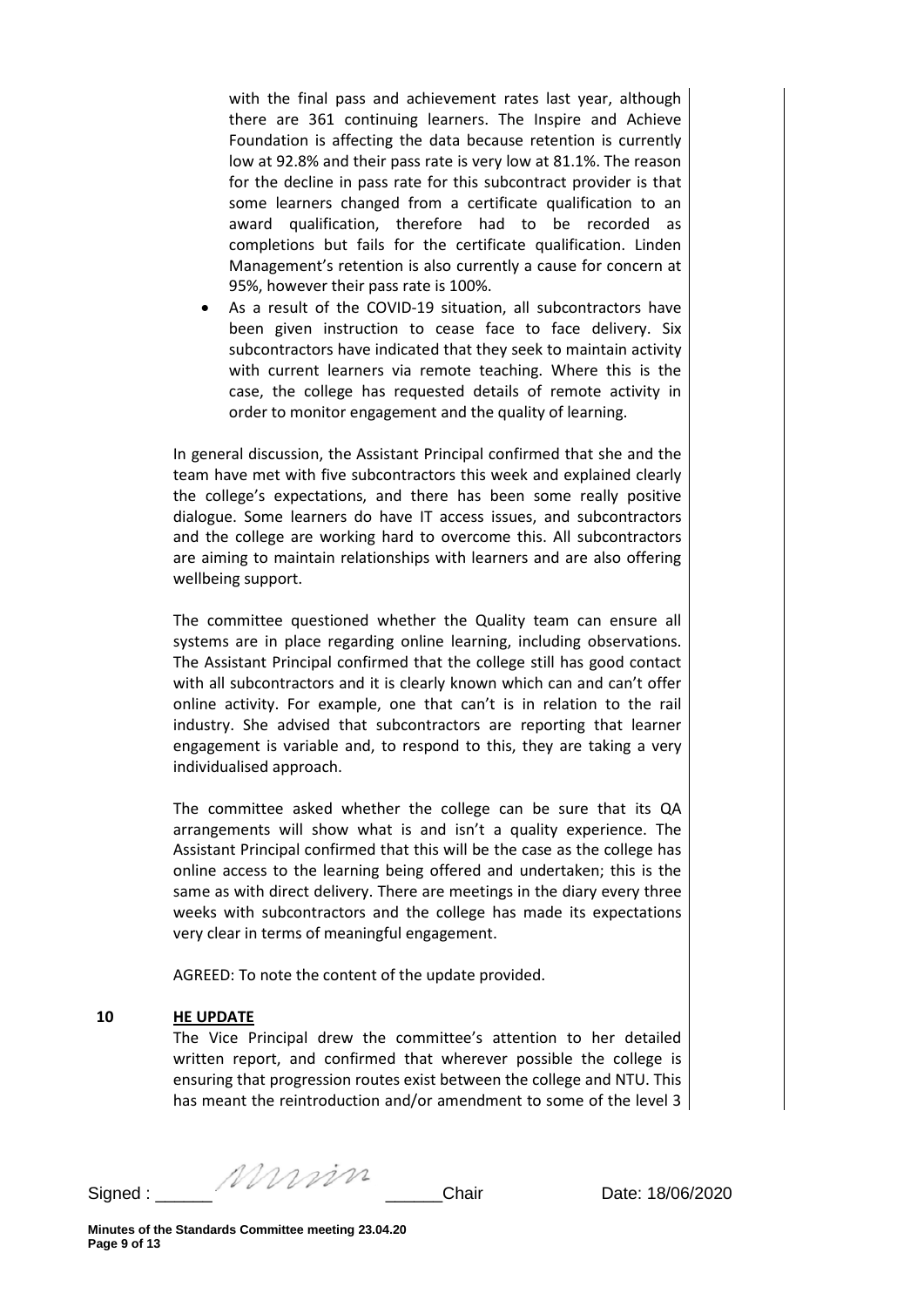offer.

In terms of practicalities, NTU have now agreed to provide University of Derby students with a learning resources card that gives them limited access to the library services that will be in place.

An issue still to resolve is in terms of access to staffing resource, such as study skills coaching and employability support. Both members of staff who provide this service currently will be subject to TUPE and, as such, it was agreed to come back to these issues once formal consultation had commenced.

Formal documents still to finalise towards the end of April include:

- A formal transfer of validated programmes to NTU.
- An agreement that covers the recognised prior learning arrangements for PGCE and Cert. Ed and next a formal facilities and services agreement for franchised programmes that will be taught out by the University of Derby.

In terms of the college's relationship with OfS, she indicated that the need to submit a transparency return has been suspended by the OfS as a result of COVID-19. This is one of a suite of relaxations of regulatory requirements from the OfS to ease the burden on providers at this time.

The committee asked whether, other than the delay in finalising arrangements, there are any other concerns or potential impacts of the COVID-19 situation. The Vice Principal indicated that there would be an impact where the college works with acute hospital trusts, and it is likely that there will not be a September cohort as planned. This was originally envisaged as a cohort of ten.

In addition, some HE students are considering a break in learning as they are finding online learning an issue. First-year students who do this will be a challenge as they cannot roll onto NTU programmes as NTU are only planning a year 2 offer.

AGREED: To note the content of the update provided.

### **11 RISK REGISTER**

The Vice Principal: Curriculum and Quality introduced this item and confirmed that there were three potential risks on the risk register that fall within the focus of the Standards Committee. These are:

- 14 failure to embed the ASPIRE Curriculum
- 15 grade 3 Ofsted overall effectiveness
- 16 grade 4 Ofsted overall

In terms of mitigating actions, he confirmed that:

- Teaching and learning is the college's core business
- Frequent CPD has been offered and will continue to be offered

Signed : \_\_\_\_\_\_ \_\_\_\_\_\_Chair Date: 18/06/2020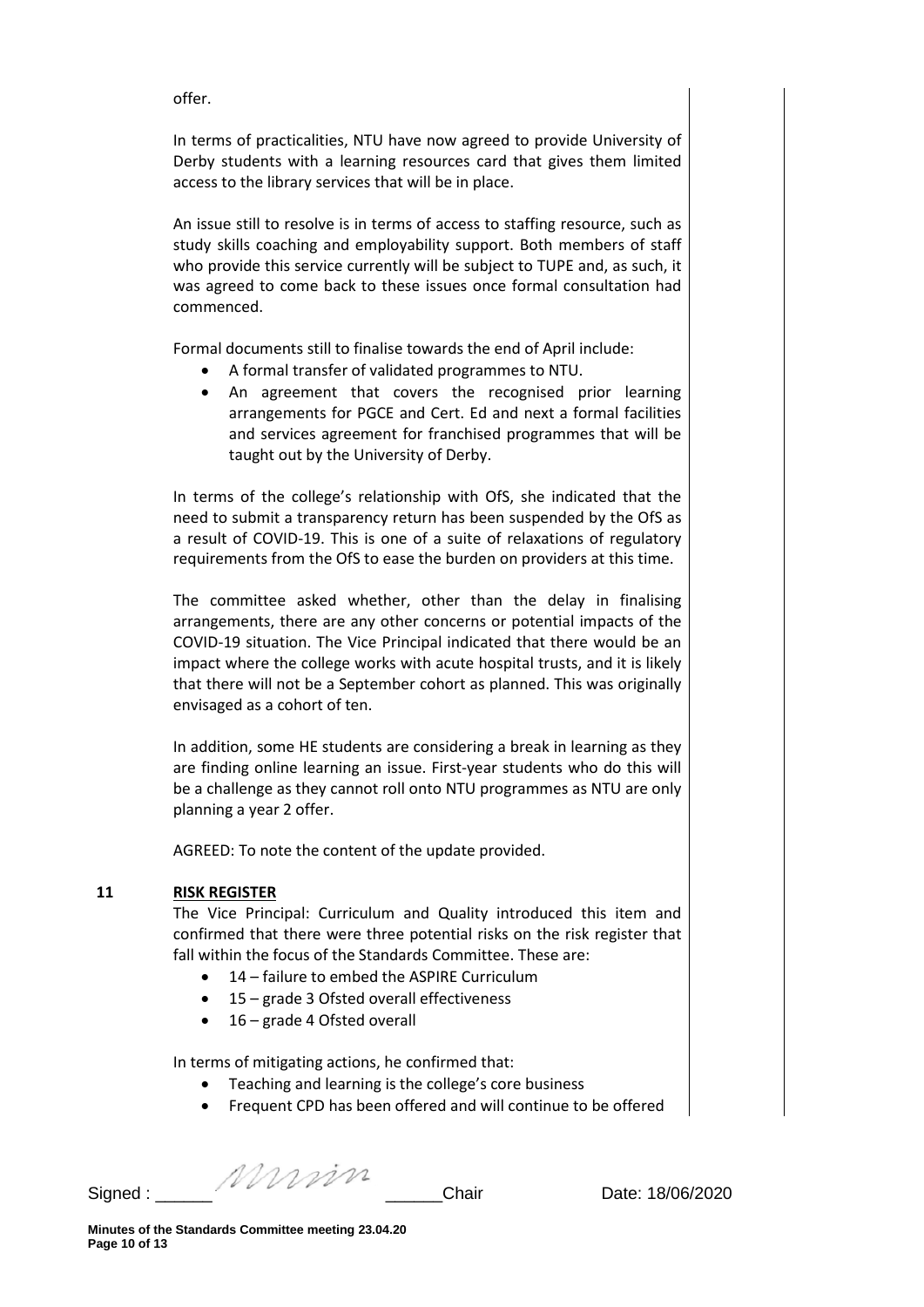- A focus all about powerful knowledge acquisition
- Drivers for CPD include feedback, motivation, deepening and extending learning
- Learner voice (with the introduction of a rate your course initiative for 20/21)
- Continue with deep dives online learning deep dives are planned for next week
- Continue with performance monitoring
- Driving forward with a talented workforce

The committee asked for an update in relation to the middle management team and questioned whether everyone is now on a sure footing, i.e. are they proactive and confident in their post. The Vice Principal expressed the view that middle managers were getting there and that they are now more incisive regarding teaching and learning. There is confidence that they now know what good teaching and learning look like and are focusing on impact and outcomes. He described this as a work in progress, but provided assurance that the middle management team has moved significantly since January 2020. To support this, position statements are prepared and these themselves are really improved in terms of content.

The committee asked what has made the difference in terms of bringing middle management along. The CEO indicated that there were a number of areas, including:

- Ownership
- The Vice Principal: Curriculum and Quality's conversations and willingness to support
- Freedom to explore ideas in the curriculum
- Challenge
- Change in culture
- Improved value of staff
- Drive, patience and tenacity of the assistant principals
- Team leadership
- Middle managers were described as the engine room of the organisation.

AGREED: To note the content of the update provided.

### **12 QUALITY IMPROVEMENT ACTION PLAN**

The Vice Principal: Curriculum and Quality introduced this update and the full QIAP. He described this as a critical document and confirmed that work is undertaken on this all the time. Key points brought to the committee's attention were:

- COVID-19 pandemic the need to maximise online learning.
- Progress check  $4 a$  lot of learners (approximately a third) did not get their P4 check. Significantly influenced by the need to prepare for COVID-19 online learning. 20<sup>th</sup> March was the

Signed : \_\_\_\_\_\_ \_\_\_\_\_\_Chair Date: 18/06/2020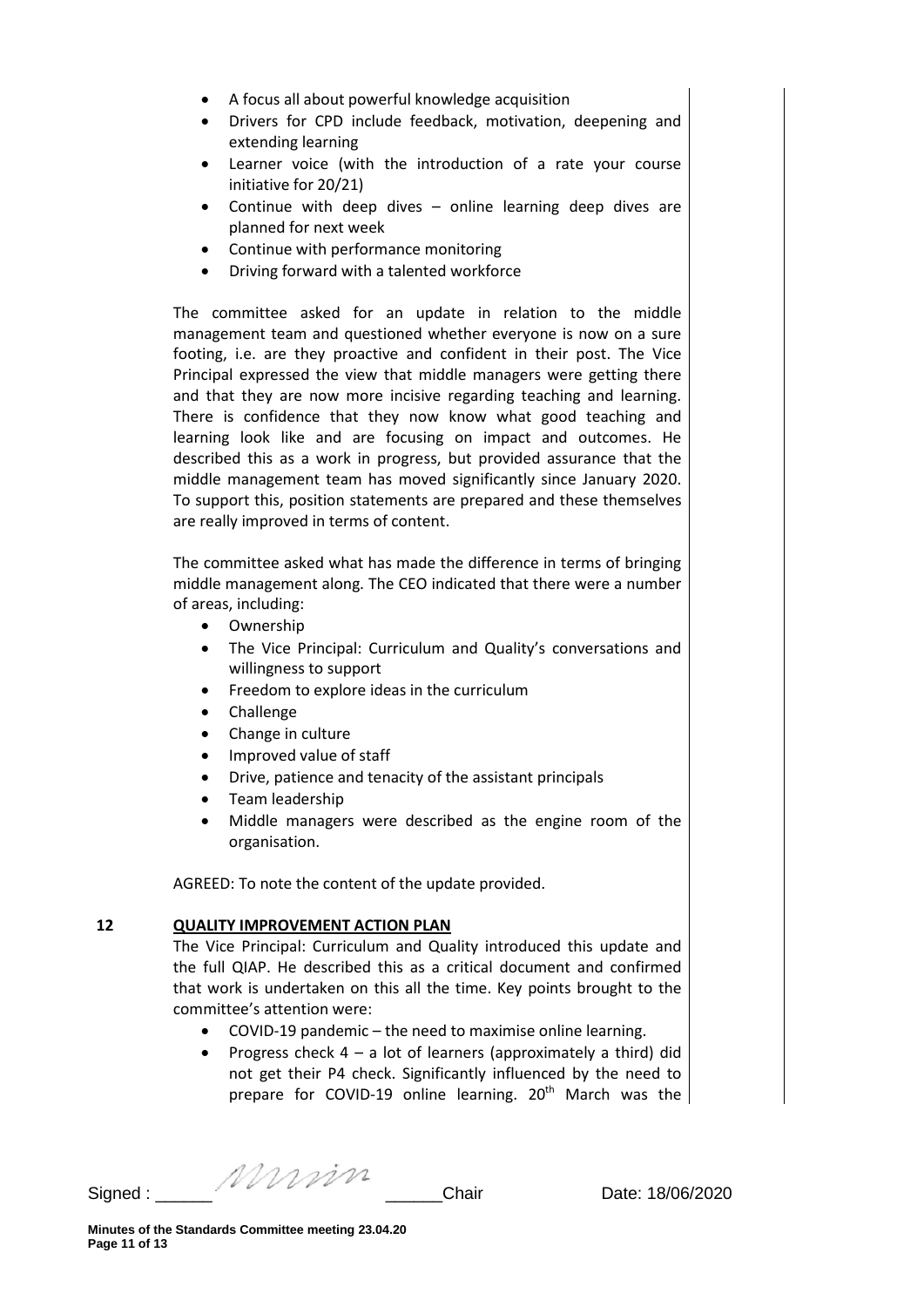deadline but it was not met and therefore the college needs to now address this. Teachers and CPD  $-$  this is significantly improved with greater engagement and take-up seen. Flexibility is really helpful and it is believed that the CPD offered and planned will transform teaching. Apprenticeship provision  $-$  this was discussed as a separate agenda item at this meeting. English and maths  $-$  there are green shoots in terms of stable staffing at last. New Head of English joined on Monday, and is very experienced and qualified. The stable staffing base will complement the staffing taking place. In terms of CPD, there is still a minority of staff who the college is working with, which is why it is still RAG-rated as red. • Leadership and management – business improvement projects are really working well. Ten projects are taking place and the outcomes are now being presented to the CEO and governors. It was confirmed that a summary of outcomes will be presented to the next board meeting. An example given was the review of paper-based processes, and it was confirmed that these had been totally changed. He confirmed that the QIAP captures the changes made and some of the critical areas still to improve. The committee all agreed that it was clear to see the work being done. An observation made by the CEO was that the staff survey will be interesting and this should hopefully give a mechanism for measuring the changes. A challenge from one governor was that it would be an interesting exercise to measure how the board is improving, as this is very much a key part of leadership and management. She felt that it was important to measure and continually reflect on how effective the board is. The CEO indicated that, from his experience and perspective, the board is really effective with high quality scrutiny, support and challenge. He indicated that discussions with governors really adds value to the senior team's thinking. The committee agreed that it was important that governors continue to be challenged. They asked for a process to be considered to assess governor performance, their contribution, and value added, etc. They described this as a grown-up conversation in terms of how governance could be improved. The committee agreed that they were really pleased to see that the QIAP was not littered with the phrase "on hold because of COVID-19". It is clear to see that quality improvement continues even in these circumstances. AGREED: To note the content of the update provided. CEO May 2020

Signed : \_\_\_\_\_\_ \_\_\_\_\_\_Chair Date: 18/06/2020